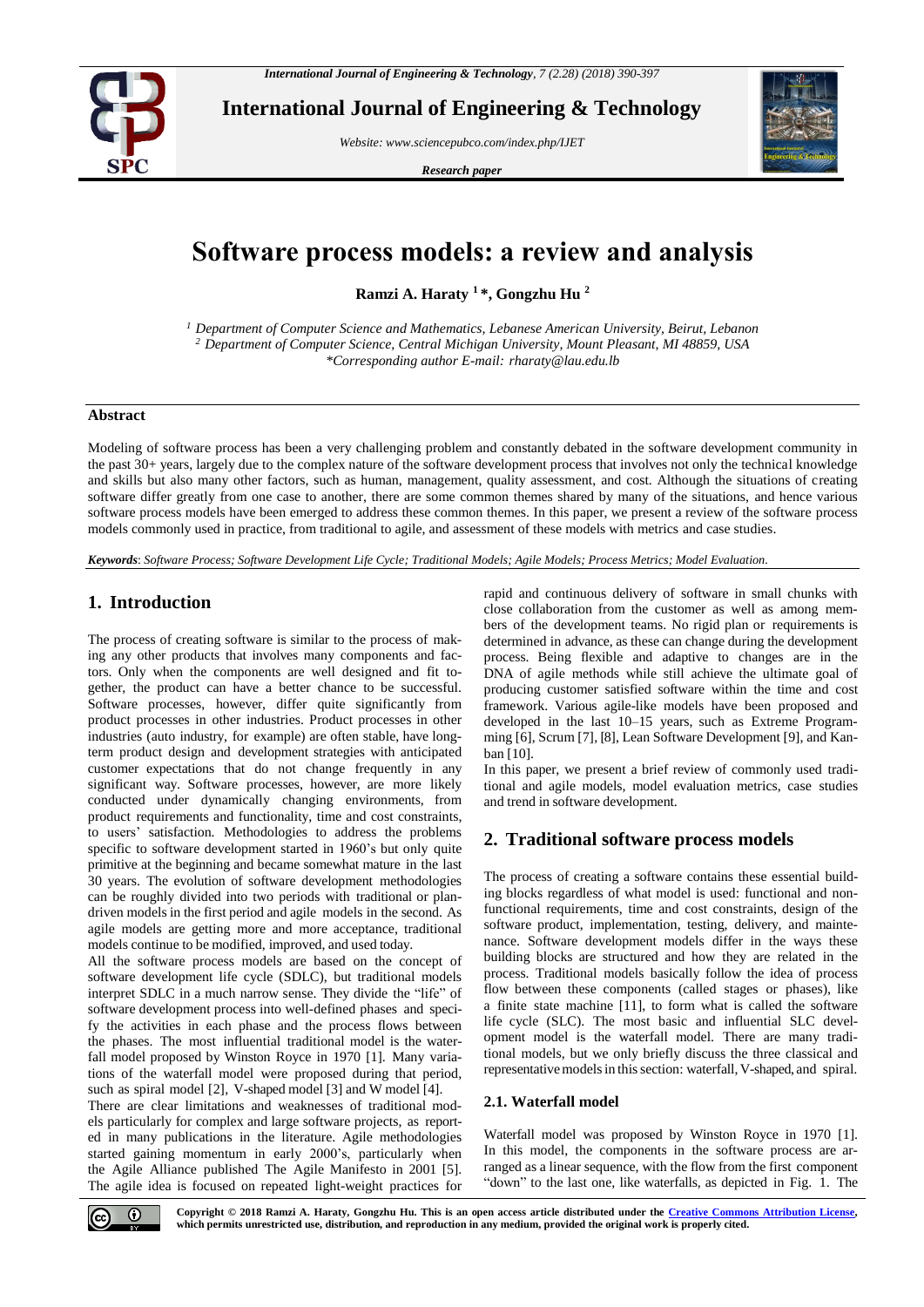solid-arrow flow is the basic model and the dashed-arrow flow indicates iterative feedback.

Implementation and testing to ensure the requirements are met. The 7-stage waterfall in the original model has been massaged and adjusted into 5-stage, 6-stage, revised 7-stage and even morestage waterfalls. Most noticeable revisions include combination of system requirements and software requirements in to a single "Requirements" stage, and the addition of a "Maintenance and Support" stage at the end of the process. These revisions share the common strengths and weaknesses.

The primary strength of the waterfall model is the predictability of the product quality because "things are precise as planned." The main drawback of this model is its inflexibility of adapting changes while changes are the game in software development. More often than not, even the customers are not sure about their needs at the beginning, hence the system and software requirements would change that have ripple effect on the later stages of the process. Because of this inflexibility, risk (project may fail) remains high throughout most of the development cycle until at the later stages (coding and integration) when problems are uncovered but it is "too late" while the functionality of the project is expected to rise, as illustrated in Fig. 2 given in [\[12\]](#page-7-9). This is also the main criticism of the waterfall model that led to the rise of agile models.

<span id="page-1-0"></span>



The waterfall model has been perceived as an one-way flow of control in the software development process, where the process is denoted  $S = (s_1, s_2, \dots, s_m)$ , in which stage sk starts only after stage sk−1 is complete. All the system and software requirements must be well specified at the beginning before analysis and design of the software product can begin, and cannot be changed during the entire process. In fact, the original waterfall model described in [1] had feedback loops as well as break-downs of these stages. Nevertheless, the one-way linear flow of the development process has been considered the main characteristics of the waterfall model. In this model, everything is well planned, the software product blueprint (design) strictly reflects the analysis of the requirements, and the blueprint is vigorously followed during

# **2.2. Spiral model**

Barry Boehm introduced the spiral model in 1988 that was applied to the TRW Software Productivity System [\[2\]](#page-7-0). The model takes the waterfall stages into repetitive loops with the prototypes of the software design refined and improved in each loop, like the process going into a spiral, as shown in Fig. 3.

A distinctive feature of the spiral model is the added risk analysis into the loops. Here risk means the conditions and events that may make it harder for the development team to achieve its goals. In each iteration, the prototype of the project is evaluated and risk is assessed for the next iteration in the process. Sometimes the spiral model is categorized as a risk-driven model. The product prototype is iteratively updated (and hopefully improved) as the spiral spins outward and ends up with an operational prototype.



For implementation. A more detailed description of the spiral model with enhancement was published in 2014 by the originator of the mode [\[13\]](#page-7-10) that provided principles and guidelines of

**Fig. 4:** The V-Shaped Model.

**Time Line** 

using spiral model for software projects to be successful. The spiral model provides some flexibility to the process, such as allowing additional functionality to be added at the later stage of the development. However, the model is not widely used mainly because it is quite costly to use that requires skilled risk assessment professionals throughout the process and the model does not work well for small projects.

## **2.3. V-shaped model**

The "Vee" model was introduced by Kevin Forsberg and Harold Mooz in 1991 [\[3\]](#page-7-1) that followed the basic outlines of the "Vee" charts developed by NASA. The model emphasizes on integration and verification (testing). Just like the waterfall model, the software development life cycle is also a sequential process, but envisions the cycle as a V. The left side consists of the earlier phases of the cycle (requirement, specification, analysis, design) and descents just like in the waterfall model, while later phases (integration and verification) of the project cycle ascent on the right side of the V.In this model, detailed work can start early and even in parallel. For example, testing procedures can be developed early in the life cycle before coding is done. A V-shaped model is shown in Fig. 4 that is from [\[14\]](#page-7-11) but with the dashed lines added to indicate the relationships of the phases in the planning.

Researchers have proposed and developed some extensions of the V-shaped models, such as the W model [\[4\]](#page-7-2), [15]. In W model, a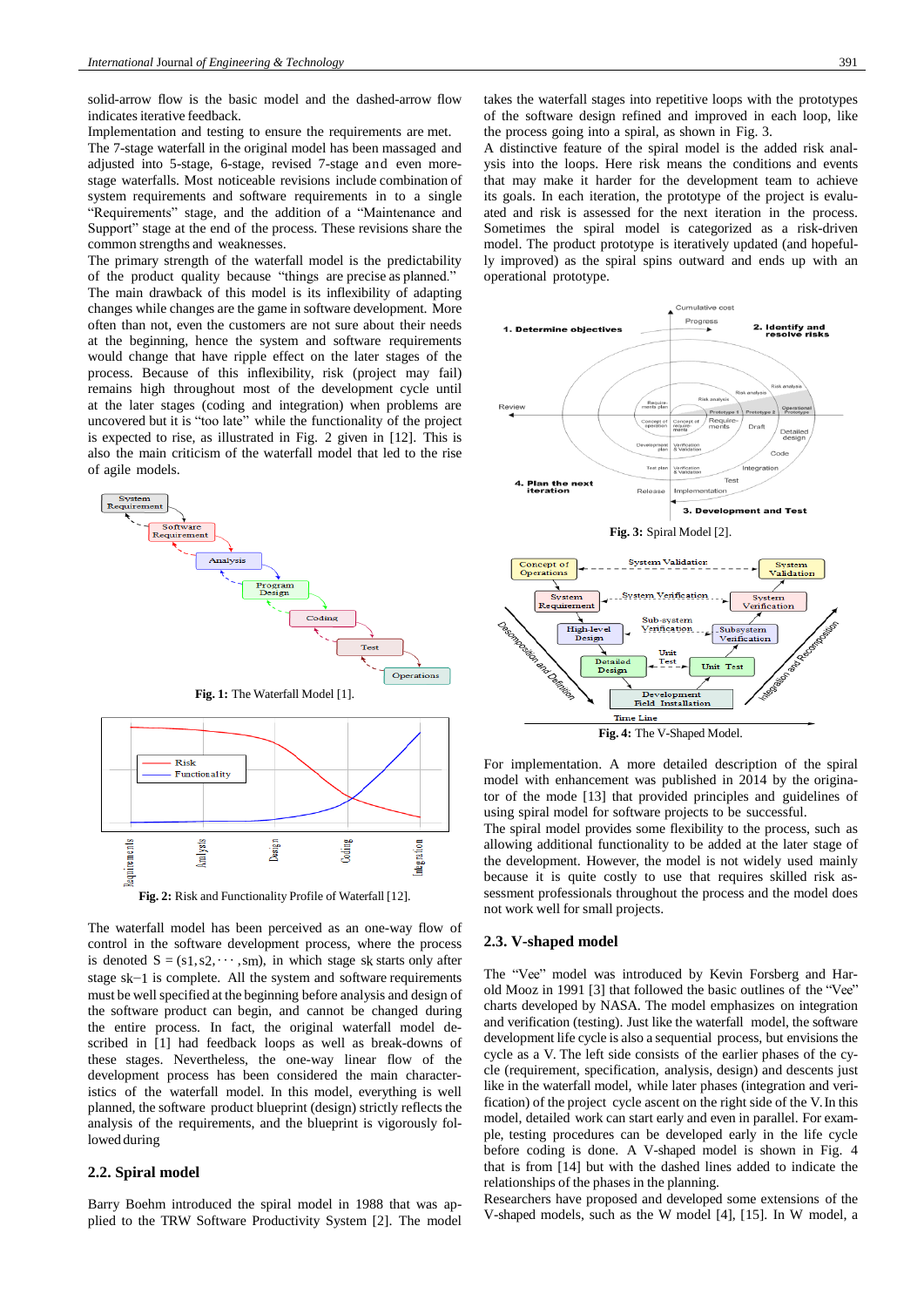second V is added to have the two V's intertwining together to allow parallel execution of the phases of the project cycle. The second V emphasizes on testing that is integrated into the model. A W model for component-based development (CBD) was proposed by Kung-Kiu Lau et al. in 2011 [\[16\]](#page-7-12). In their model, one V is defined for the component development process and the other V is defined for system development process, and the two processes are conjoined into a single CBD process.

# **3. Agile software process models**

The waterfall model and other traditional models were considered too rigid in practice. People started to realize that more flexible and practical models are needed. Quite a few software professionals put into practice in the 1990's the idea of Agile. In 2001, 17 agile practitioners gathered in Utah trying to find common goals. The Agile Software Development Alliance was formed at the meeting and all the participants signed the Manifesto for Agile Software Development [\[5\]](#page-7-3) that has become the guiding principles for agile development models. At the core, "Agile Methodologies is about the mushy stuff of values and culture" to deliver good products to the customers in an environment that the acts of people are most important [\[17\]](#page-7-13).

In this section, we review the basic characteristics of agile development and four agile models: Extreme Programming (XP), Scrum, Lean, and Kanban.

## **3.1. Agile characteristics and life cycle**

There are long and short definitions for agile development and all share these points [18]:

- Requirements are assumed to change.
- Systems evolve during a series of short iterations.
- Customers participate during each iteration.
- Documentation is developed only as needed.

The key characteristics of agile can be summarized into three phrases: adapting change, rapid delivery, constant user involvement.

The process in the agile life cycle is illustrated in Fig. 5 adapted from [\[19\]](#page-7-14). The product goes through a series of short iterations (Development i,  $i = 1, \dots, n$ ) with new functionality added in each iteration. During each iteration, design, coding, integration and testing are carried out to achieve incremental improvements. The product is then released for approval by the client. If not accepted (client may request changes, for example), the development team will incorporate changes, adjust and track system features, and start the next cycle. The system is continuously visible to all stakeholders who are closely participating in the process for the entire development period. The Agile is now the dominating method used today for software development.



#### **3.2. Extreme programming (XP)**

Extreme programming (XP) model was created by Kent Beck in 1996 when he was working on the Chrysler Corp.'s payroll application. The methodology was further defined and explained in a book [\[6\]](#page-7-4). Extreme programming is a "lightweight discipline of software development" methodology that emphasizes on customer satisfaction by delivering software as the customer needs it rather than delivering the software far in the future that satisfies all the requirements planned in advance. XP model recognizes five values: communication, simplicity, feedback, courage, and respect. A set of rules was established as the guide for software development using XP to reflect these values. Those rules [20] that are the most critical are summarized in Tabl[e 1.](#page-2-0)

| <b>Table 1:</b> Rules of Extreme Programming [20] |  |  |
|---------------------------------------------------|--|--|
|---------------------------------------------------|--|--|

<span id="page-2-0"></span>

| Aspect   | Rule                                            |
|----------|-------------------------------------------------|
|          | User stories are written                        |
|          | Release plan creates release schedule make fre- |
| Planning | quent small releases                            |
|          | Project is divided into small iterations        |
|          | Open work space                                 |
| Managing | standup meeting starts each day Measure         |

|           | project velocity                                       |
|-----------|--------------------------------------------------------|
|           | Fix XP when it breaks                                  |
|           | Keep it simple                                         |
| Designing | Create spike solutions to reduce risk Refactor whatev- |
|           | er and whenever possible                               |
|           | Customer is always availabe Code                       |
|           | standards                                              |
| Coding    | Code unit test first                                   |
|           | All code is pair programmed Integrate                  |
|           | often                                                  |
|           | Code must pass all unit tests before release Tests are |
| Testing   | created when a bug is found Acceptance tests are run   |
|           | often                                                  |

There was a heated debate in the early 2000's, when XP (and agile in general) was just getting momentum, about the future direction of software development. In addition to pointing out some weaknesses of XP, some criticism (such as [21]) argued that in extreme programming there is only coding but no requirements, no schedules, no documentation. A decade later, agile methodologies including XP has matured to the point that they are the dominating models in the software development landscape.

#### **3.3. Scrum**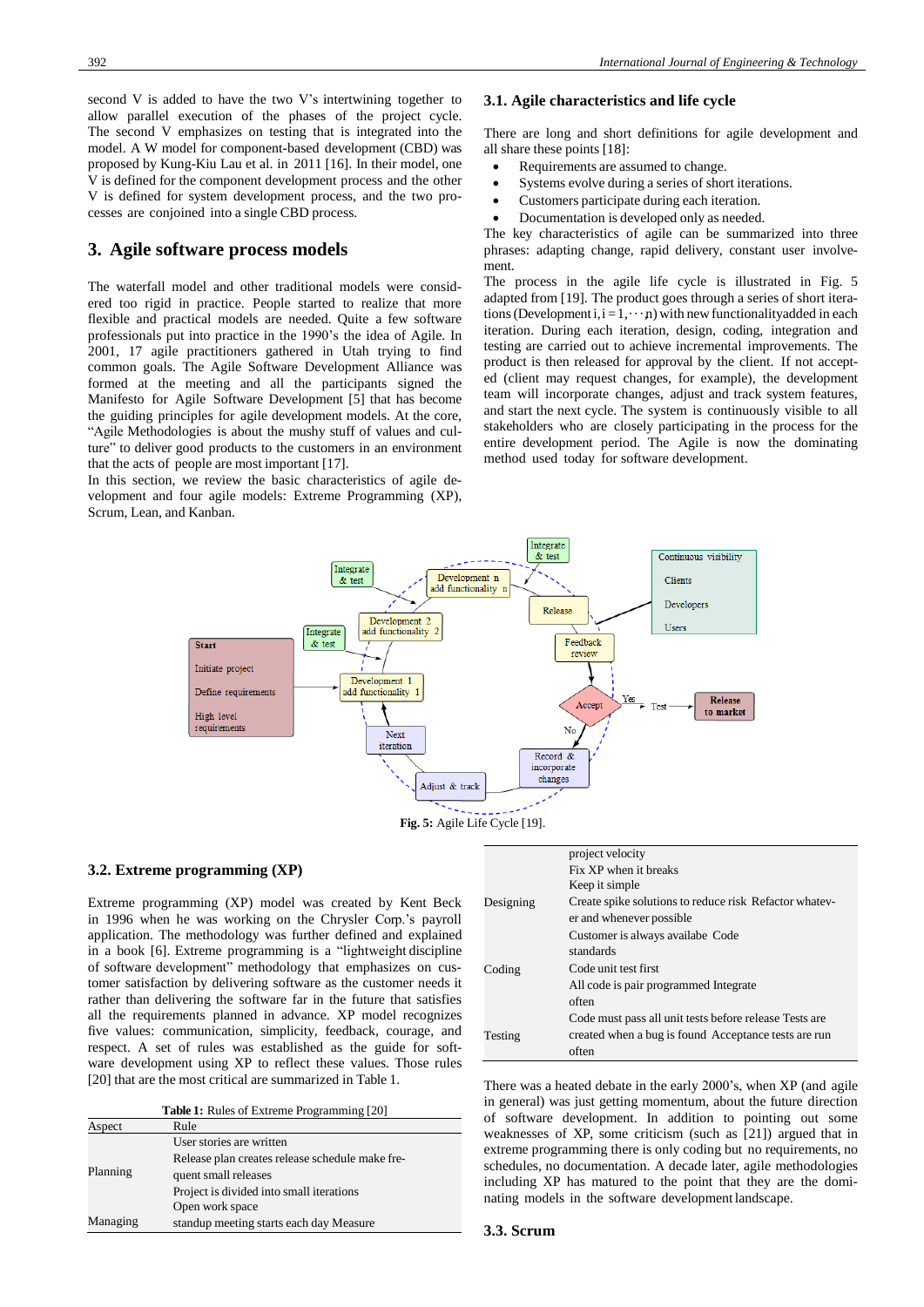The term Scrum was first used by Hirotaka Takeuchi and Ikujiro Nonaka in 1986 to explain the need for new approaches for product development [\[22\]](#page-7-15). They argued that a fast and flexible process is needed rather than sticking with the old sequential approach to developing new products, as they were calling for "stop running the relay race and take up rugby."

Scrum as a software development methodology was first introduced in 1995 by Ken Schwaber [\[7\]](#page-7-5). According to [\[7\]](#page-7-5), Scrum is a loose set of activities going through an unpredictable system development process. Being flexible to respond to the unpredictability and incorporate controls and risk management can significantly increase the probability of system success.

Scrum is a framework within which various processes and techniques can be employed [\[23\]](#page-7-16). In the Scrum framework, three key roles (product owner, development team, Scrum master) closely work together to go through the process. The life cycle of the project consists of these steps:

- 1) Product backlog: documents about all the features to be developed with priority order.
- 2) Sprint backlog: list of things the team thinks can be done in the current sprint.
- 3) Sprint: project is divided into a series of 1-to-4-week periods (sprints), with design, coding, testing, and documentation in each sprint. No changes are allowed mid-sprint.
- 4) Scrum meeting: 15-minute daily meeting to review what was done yesterday, brainstorm what to do today and what are the blocking factors.

## **3.4. Kanban**

Kanban is another agile method that emphasizes on continual delivery while lets the development team to balance their work load. Kanban is a Japanese word meaning "sign," "signal card," or "visual board." It was used to name a software development method for a distinctive feature of the method that emphasizes on visual display of the development process so that everyone in the team is fully aware of what is going on. An example of a kanban board is shown in Fig. [7](#page-3-0) (adapted from [\[10\]](#page-7-7)), in which each box on the board is a work item.



**Fig. 6:** Software Development Process in the Scrum Framework.

The artifacts, events, and steps in the Scrum development process are illustrated in Fig. [6](#page-3-1) (adapted from [\[8\]](#page-7-6)). The development team works closely with the Scrum master and the product owner throughout the process and creates an increment of potentially shippable product at the end of each sprint, ensuring fast delivery of high-quality product.

## **3.5. Lean development**

The core concept of lean development is reduce waste and deliver quality products fast, namely, achieving leanness in the development process of a product. Lean development was originated from the manufacturing industry with Toyota Product Development System leading the effort successfully. When applying to the software development, the lean method focuses on seven principles [9]:



<span id="page-3-0"></span>The figure shows the two metrics: lead time and delivery rate. Lead time L of an item is the duration between the commitment and delivery of the item. The average delivery rate R is the ratio of average work-in-progress over average lead time according to Little's Law:

- Eliminate waste: Develop and deliver exactly what the  $R =$ L customer wants. Do not do anything more.
- 2) Amplify learning: Learning from the experience in the previous cycles is critical to the improvement of the product in the next cycle.
- 3) Decide as late as possible: Late decision making is more effective in the environment involving uncertainty. Better decision can be made if delayed.
- 4) Deliver fast: Rapid development enables reliable feedback and learning.
- <span id="page-3-1"></span>5) Empower the team: Develop team is involved in the details of technical decisions as they know better.
- 6) Build integrity in: Software needs to have a coherent architecture, fit its purpose, and be maintainable, adaptable, and extensible.
- 7) See the whole: Software system consists of interdependent and interactive parts. "The ability of a system to achieve its purpose depends on how well the parts work together, not just how well they perform individually."

The concepts of Lean has been successfully applied to software development (e.g. case studies in [24]), but a more recent study concluded that "advices to industry professionals to apply lean principles to large-scale software development is scarce" [\[25\]](#page-7-17).

Delivery rate is the number of completed work items per time period.

The essential activities in a Kanban system [\[10\]](#page-7-7) are:

- $\overline{R} = \frac{\overline{WIP}}{\overline{L}}$ 
	- 1) Visualize: Use kanban board and other tools to visualize the work and policies.
	- 2) Limit work in progress(WiP): WiP should be minimized. Too much on-going work is wasteful.
	- 3) Manage flow: Managing flow of work should maximize the delivery of value of work items. The value of a work item is a function of cost of delay.
	- 4) Make policies explicit: Policies like WiP limit, capacity allocation, definition of "done" may be clearly stated and stick at the top of each column on the kanban board.
	- 5) Implement feedback loops: Cadences (cyclical meetings and reviews) should be properly scheduled for feedback.
	- 6) Improve collaboratively, evolve experimentally: Seek continuous and incremental improvement without endpoint.

# **4. Model evaluation metrics**

Evaluation of software process models is just as important as the models themselves. In this section, we give a brief review of some evaluation metrics.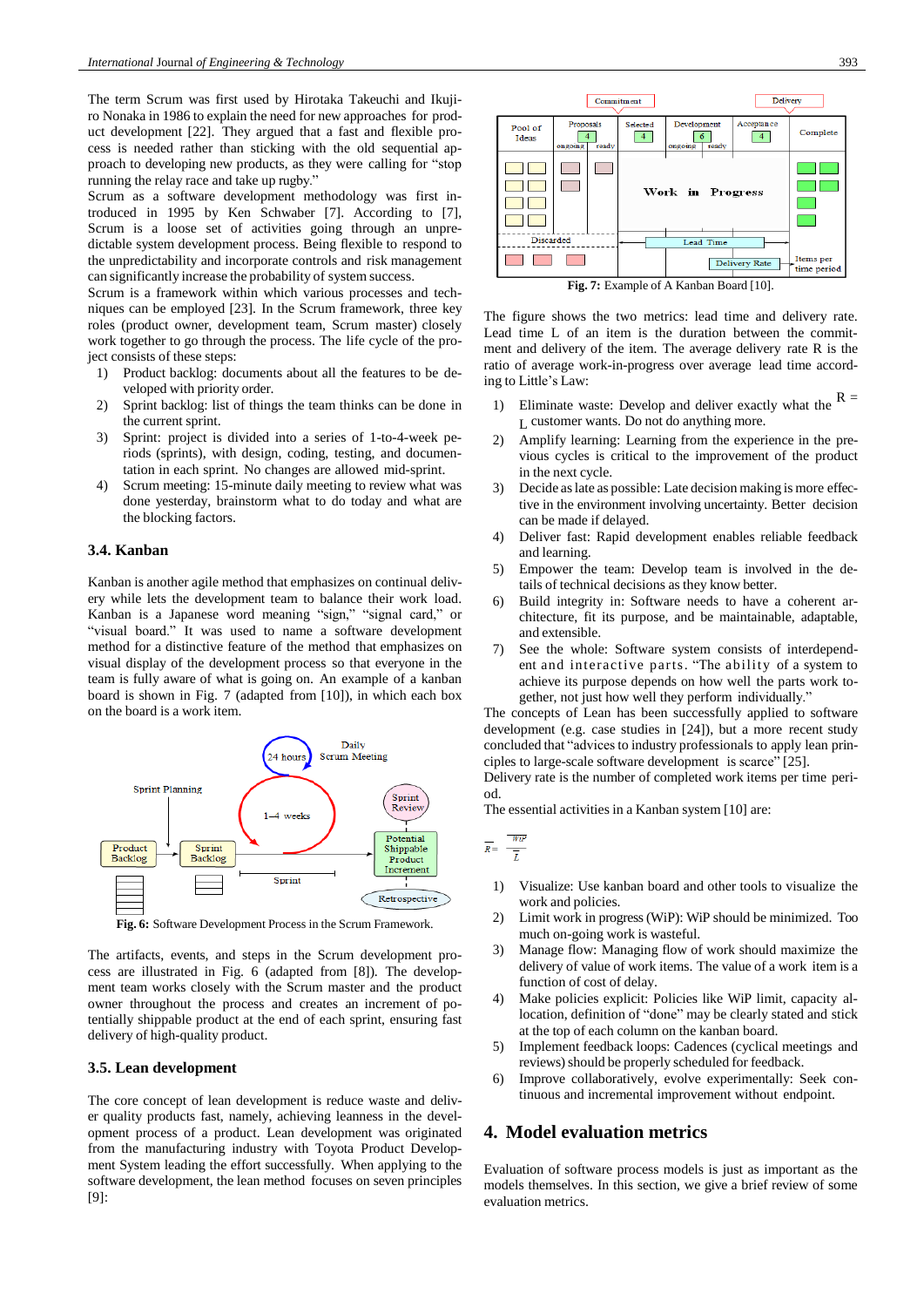#### **4.1. Metrics in agile development**

Agile methods have been widely adopted in the software industry, and evaluation of the usage of these models is an important factor for the organizations to make decisions for software development in the future. Kupiainen et al. published a systematic study [\[26\]](#page-7-18) about the use of metrics in agile software development in industries. In 30 primary students from a large list of over 774 publications, a total of 102 metrics were found. These metrics are closely related to the motivations of using agile in the organizations and expected benefits. Here we just list a few of these metrics: business value delivered, customer satisfaction, defect count, velocity, effort estimate, percentage of stories prepared for sprint, lead time, cost performance index, work in progress, cycle time, implemented vs. wasted requirements, etc. The top reasons for using metrics, the most popular and important metrics in their study are listed in Table [2.](#page-4-0)

| Table 2: Top Reasons and Most Important Metrics [26] |  |
|------------------------------------------------------|--|
|------------------------------------------------------|--|

<span id="page-4-0"></span>

|                             | Metric                                     |
|-----------------------------|--------------------------------------------|
|                             | sprint planning progress tracking software |
| Reason for using metrics    | quality measurement fixing software        |
|                             | process problems motivating people         |
| <b>Quantitative metrics</b> | Velocity effort estimate defect count      |
| <b>Qualitative metrics</b>  | customer satisfaction technical debt build |
|                             | status progress as working code            |

## **4.2. Model complexity metrics**

Complexity of software process models has direct effects on the success or failure of applying the models on software products. In general, the more complex of a model, the harder for the model to be understood and maintained. There are many metrics for measuring model complexity suggested in the literature, from model size, structure, to comprehensiveness. Cardoso et al. provided a survey [\[27\]](#page-7-19) in 2006, in which complexity metrics of process models are reviewed as an analogy to the metrics of programs. The NOA, NOAC, and NOAJS metrics are based on the line-of-code measure for programs, and the other metrics are based on the graph structure of the process model. A summary of the metrics is given in Table [3.](#page-4-1)

Control-flow complexity CFC is similar to the Cyclomatic measure for program complexity, defined based on the flow graph of a process P. CFC(p) is the sum of complexity measures of activity  $a \in p$ , where a may be an **and**-split, or-split, or an xor-split in the graph:

CFC (p) =  $\sum$ Camd(a) +  $\sum$ Cor(a) +  $\sum$ Cxor(a)

| <b>Table 3:</b> Metrics for Process Models [27] |  |
|-------------------------------------------------|--|
|-------------------------------------------------|--|

<span id="page-4-1"></span>

| Metric       | Measure                                                 |
|--------------|---------------------------------------------------------|
| <b>NOA</b>   | Number of activities in a process                       |
| <b>NOAC</b>  | Number of activities and control-flow elements          |
| <b>NOAJS</b> | Number of activities, joins, and splits                 |
| <b>CFC</b>   | Control-flow complexity HPC Halstead process complexity |
| IC           | Interface complexity                                    |
| <b>CNC</b>   | Coefficient of network complexity                       |
| <b>RT</b>    | Restrictiveness estimator                               |
|              |                                                         |

Where

 $\text{C}_{\text{a} \text{m} \text{d} \text{d}}(a) = \text{ fanout}(a), \text{C}_{\text{Q} \text{r}}(a) = 2^{\text{fanout}(a)} - 1$  and  $\text{C}_{X \text{Q} \text{r}}(a) =$ 1.

Halstead process complexity HPC is a measure based on the number of activities, splits, joins, and control-flow elements.

Interface complexity IC of an activity a is determined by the number of inputs and outputs of a as

 $IC = length \times (Ninput \times Noutput)^2$ 

Coefficient of network complexity CNC is the ratio of number of edges vs the number of nodes in the graph:

 $CNC = N_{edge}/N_{activity, 10}$  in, split

Restrictiveness estimator RT measures the number of feasible sequences in the graph:

$$
RT = 2 \sum r i j \ -6(n-1)/(n-2)(n-3) \ i j
$$

Where r<sub>i</sub> i is the reachability matrix (i.e. transitive closure of adjacent matrix) and n is the number of nodes.

## **5. Case studies**

Some case studies have been researched on applying various software process models to real-world software projects, and and results were reported showing the pros and cons of these models applied in different project environments. The Scrum Standish Group CHAOS Report [\[28\]](#page-7-20) showed that the success rates of traditional software projects (i.e. using the Waterfall model) and projects using an agile approach are 11% and 39%, respectively. Table [4](#page-4-2) shows the comparison of the projects traced by the CHAOS project database.

<span id="page-4-2"></span>

| <b>Table 4:</b> CHAOS Resolution by Agile vs. Waterfall [28] |            |            |        |
|--------------------------------------------------------------|------------|------------|--------|
| Model                                                        | Successful | Challenged | Failed |
| Waterfall                                                    | 11%        | 60%        | 29%    |
| Agile                                                        | 39%        | 52%        | 9%     |

#### **5.1. FBI's sentinel project**

The Sentinel project was initiated in 2006 to be an internal system used by over 30,000 FBI employees, with original estimated budge of \$451 million, to be deployed by end

a∈p a∈p

a∈p

of 2009 [29].It started using the traditional software development model, but only delivered two of the four phases of the system in summer 2010 after spending \$405 million. FBI shifted the process to agile model in 2010, and project was completed in summer 2012 with reduced development team and small budget. The comparison of using different models in the project is given in Table [5.](#page-4-3)

<span id="page-4-3"></span>

| Table 5: Models Used for the FBI Sentinel Project [29] |           |           |  |
|--------------------------------------------------------|-----------|-----------|--|
|                                                        | Model     |           |  |
| Measure                                                | Waterfall | Agile     |  |
|                                                        | 4 years   | 12 months |  |
| duration staff size budget (mil-                       | 400       | 45        |  |
| lion) result                                           | \$405     | \$30      |  |
|                                                        | half done | completed |  |

#### **5.2. Shift from waterfall to scrum at intel**

Software development at Intel went from the traditional approaches, mostly waterfall, to agile or scrum approach. Intel has benefited from the shifting, such as reduced cycle time by 66%, uncovered software bugs, weak tools, and poor engineering habits [30]. The effort of adopting scrum method has changing the Product Development Engineering unit at Intel "from a commandand-control, plan-based organization into an inspecting and adapting, self-organizing, empirical planning-basedorganization."

#### **5.3. Agile at yahoo**

Yahoo started its Scrum pilot program in 2005 with four teams and has grown rapidly to 40 teams in just one year, and to over 150 teams using agile approaches [31]. In comparison of using Scrum vs the methods previous used, the responses from the team mem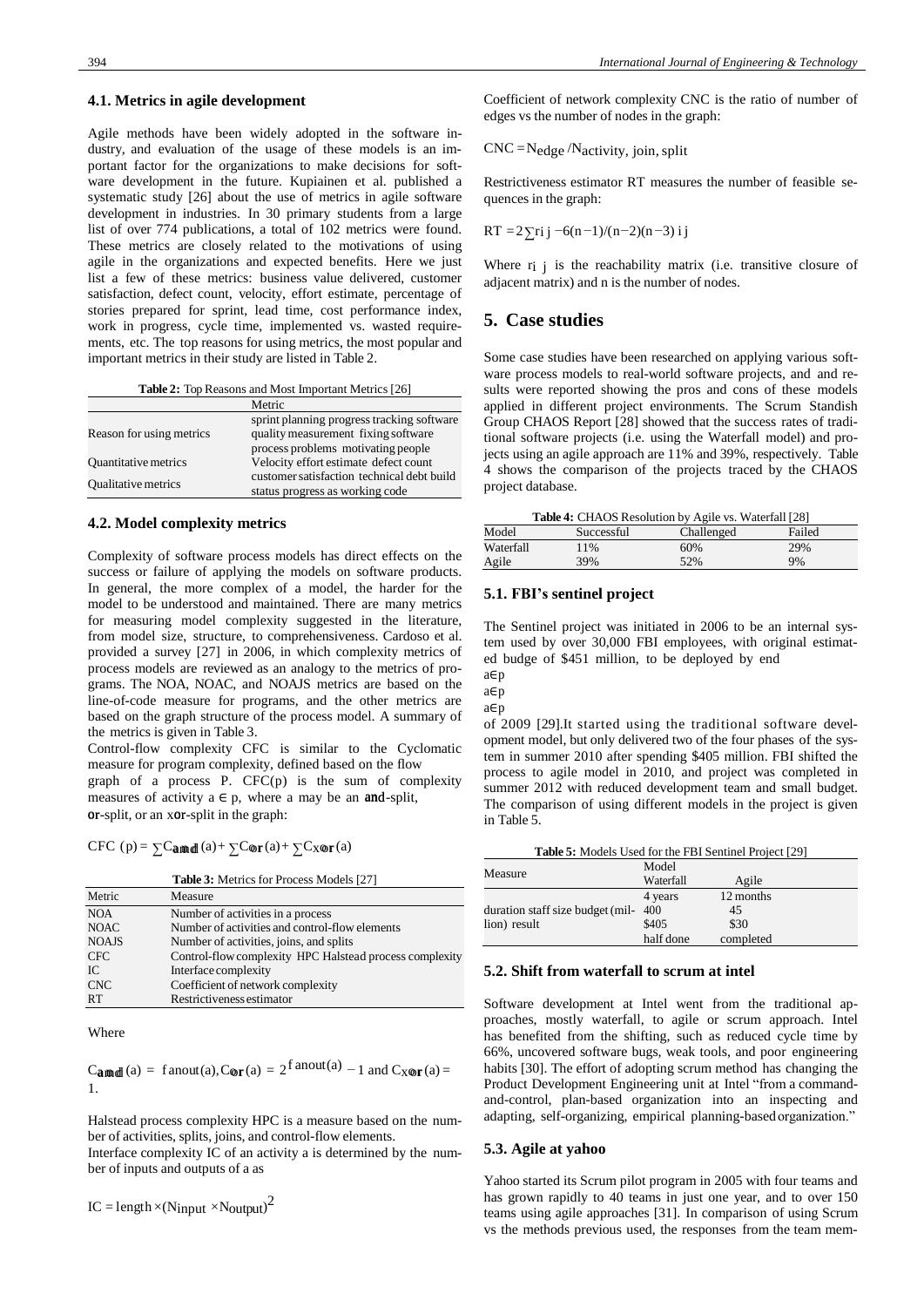<span id="page-5-0"></span>bers overwhelmingly in favor of the Scrum method, shown in Table [6.](#page-5-0)

|--|

| Ouestion                                   | Scrum is |      |        |
|--------------------------------------------|----------|------|--------|
|                                            | worse    | same | better |
| How much got done in 30 days?              | 2%       | 24%  | 74%    |
| Clarity of goals                           | 6%       | 14%  | 80%    |
| Business value produced in 30 days?        | 2%       | 34%  | 64%    |
| Overall quality and "rightness" produced?  | 5%       | 41%  | 59%    |
| Collaboration and cooperation within team? | 0%       | 11%  | 89%    |
| Amount of time wasted / work thrown out?   | 19%      | 13%  | 68%    |
| Overall feelings about using Scrum?        | 9%       | 14%  | 77%    |

And, 81% of team members said they would continue to use Scrum.

## **5.4. Agile practice at google**

Google has many very successful customer-oriented products such as search and Gmail developed in the "startup culture" environment where most decisions were made by the engineering teams themselves without much interference from the management. However, a lot problems arose when the project AdWords (Google's online advertising service software) grown to become very big with very high rate of changes in the project. AdWords is a B2B application, quite different from most of other customer-oriented products, requiring much more business involvement. To address these problems, agile practices was carefully introduced into several project teams at Google. As stated in [\[32\]](#page-7-21), the agile approach had resistance initially simply because of the googley way of developing software that many engineers did not believe any formal process can be helpful. After "trying it out" of the agile approach, the project teams had adopted it and put it into daily practice [\[32\]](#page-7-21).

#### **5.5. Lean management at BBC worldwide**

A case study of applying lean ideas to managing software development of the BBC Worldwide Webmedia Department's software processes by a 9-person development team was reported in [\[33\]](#page-7-22). The data collected from a 12-month period, three months after implementation of lean started, contains 84 features (52% were small) in the first 5 months and 64 features (75% were small) in the last 5 months. The study shows that using lean method can actually improve software development, as shown in Tabl[e 7.](#page-5-1)

<span id="page-5-1"></span>

| <b>Table 7:</b> Improvement by Using Lean at BBC Worldwide [33] |        |  |  |
|-----------------------------------------------------------------|--------|--|--|
| Measure                                                         | Change |  |  |
| Lead time to deliver software Consistency of delivery           | $+37%$ |  |  |
|                                                                 | $+47%$ |  |  |
| Defects reported by customers                                   | $-24%$ |  |  |

# **6. Trend**

In this section, we review several recent surveys that show the growing trend of agility in the software industry, as well as in many other industries.

# **6.1. Agility in the software industry – HP survey**

A 2015 survey [\[34\]](#page-7-23) of 601 software developers and IT professionals conducted by HP shows that agile is on the rise and accelerated more rapidly since 2010. The percentages of the companies using waterfall-agile development methods in the survey is given in Table [8\(a\)](#page-5-2) and the main reasons for adopting for those whose companies use agile are given in Tabl[e 8\(b\).](#page-5-3)

Among those 475 responders with some adoption of agile methods in 2017, only 4% using agile in 2004, and the adoption sharpy accelerated during the 2009–2010 period, as shown in Fig. 8.

#### **6.2. Agility across industries – versionone survey**

VersionOne conducts annual world-wide survey of the state of agile for since 2006 across a wide spectrum of industries, education, government, and non-profit. Software is the largest industry in the survey. The results of the surveys [\[35\]](#page-7-24) were released in the year after the survey was conducted. The sizes and demographics of the annual surveys are given in Tabl[e 9.](#page-5-4)

The survey result reveals that enterprise agility continues

**Table 8:** HP Survey Result: Waterfall vs. Agile [\[34\]](#page-7-23) a) Primary development method used in organization

<span id="page-5-2"></span>

| Method %                       |  |  |
|--------------------------------|--|--|
| Pure Waterfall 2               |  |  |
| Leaning towards Waterfall 7    |  |  |
| Hybrid 24                      |  |  |
| Leaning towards Agile 51       |  |  |
| Agile 16                       |  |  |
| Key motivators<br>$\mathbf{b}$ |  |  |
| Key motivators%                |  |  |

<span id="page-5-4"></span>Enhance collaboration between teams 54 Increase the level of software quality 52 Results in increased customer 49 satisfaction Shortens time to market 43

Reduces cost of development 42

<span id="page-5-3"></span>

|  |  | Table 9: Version one Annual Survey Demographic Data |
|--|--|-----------------------------------------------------|
|--|--|-----------------------------------------------------|

| Year | # responders | Demographics                             |
|------|--------------|------------------------------------------|
| 2007 | 1,700        | 71 countries                             |
| 2008 | 2.319        | 80 countries                             |
| 2009 | 2.570        | 88 countries                             |
| 2010 | 4.770        | 91 countries                             |
| 2011 | 6.042        |                                          |
| 2012 | 4.048        | 60% N Amer, 27% Eur                      |
| 2013 | 3,501        | 66% N Amer, 20% Eur                      |
| 2014 | 3.925        | 65% N Amer, 21% Eur                      |
| 2015 | 3,880        | 56% N Amer, 26% Eur, 11% Asia, 7% Other  |
| 2016 |              | 50% N Amer, 28% Eur, 10% Asia, 11% Other |

To increase (e.g. 94% of responders' organizations practice agile), and there is still a lot of opportunity for growth (e.g. 60% of responders said less than half of teams use agile, and 80% said their organizations are at or below a "still maturing" level). An overwhelming majority of 98% responders stated that their organization has realized success from agile projects.

We collected the data from the VersionOne annual state of agile reports from 2007 (2nd) to 2016 (11th) to find the top responses regarding the following three areas of using agile methodologies, and if these top responses have changed over the years.

- 1) Agile methods used
- 2) Agile techniques employed
- 3) Benefits of adopting agile

Since some choices given in a few questions in the annual surveys varied from year to year, we could only select those that are common in most years. The trends of the above three survey items are shown in Fig. 9.

The agile methods used by survey responders' organizations are plotted in Fig. 9(a) measured in the percentage of the responses.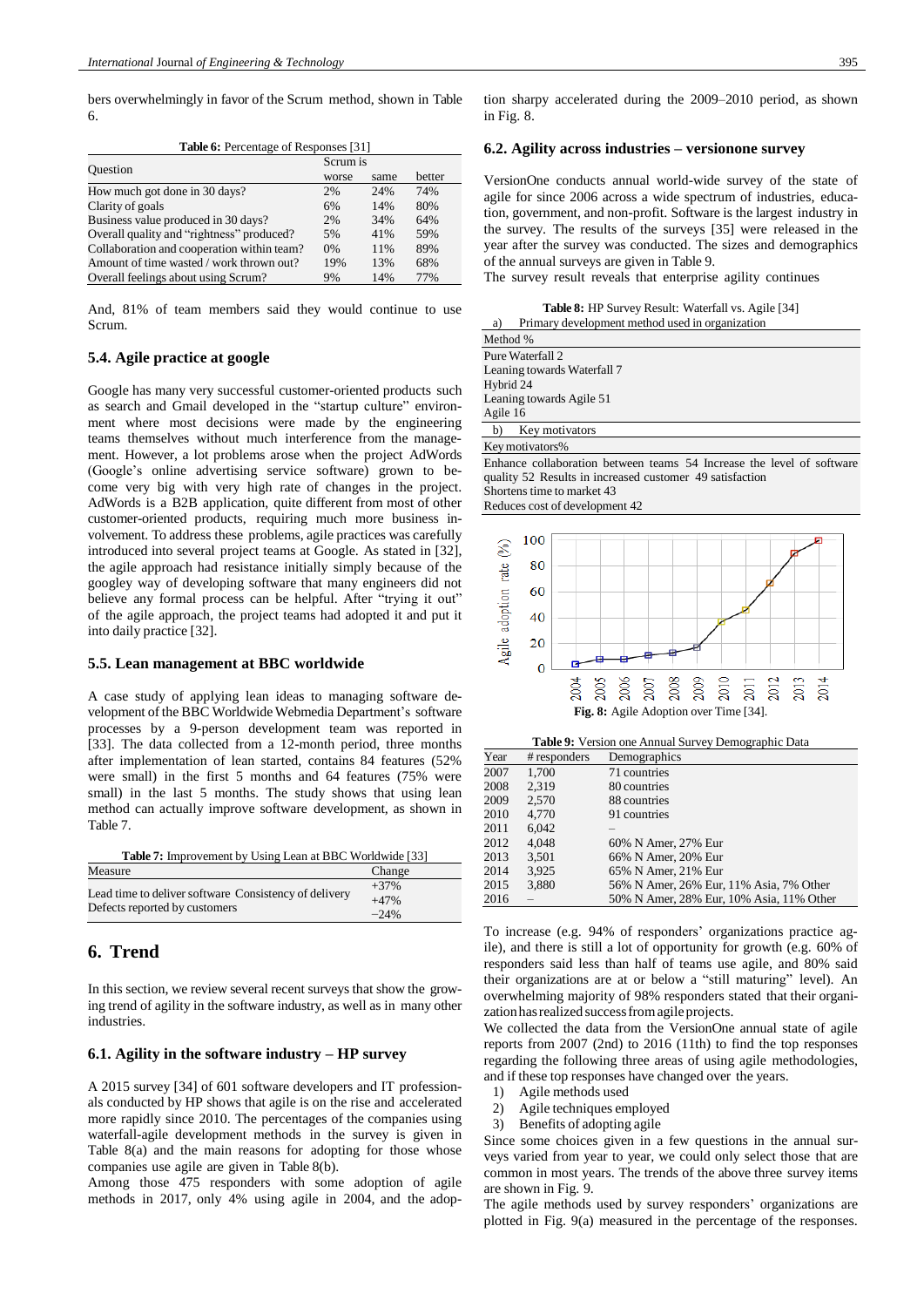Scrum is by far the most commonly used agile method throughout the years (50-58%), while the use of ScrumBan and Kanban has steadily increased although still a small minority. XP decreased significantly from 12% in 2007 to <1% in 2016. Lean development stayed at about 1-2%.

Fig. 9 (b) shows the top agile techniques used. The key agile techniques such as iteration planning, daily standup and retrospective remain very popular, whereas use of Kanban increased from 19% in 2007 to 50% in 2016, consistent with the choices of agile methods used by the organizations.

Adopting agile has benefited the survey responders' organizations as expected. Agile approaches were designed to address some of the problems of the traditional models to adapt dynamically changing requirements and needs, increase team productivity, shorten product turn-around time, etc. These agile objectives were achieved consistently over the years, as evidenced by the survey results given in Fig. [9\(c\)](#page-6-0) showing about 65-92% of the responders stated that their organization had realized these benefits.

## <span id="page-6-1"></span>**6.3. Traditional models are still useful**

Although the survey and some other reports show that the traditional software development life cycle models have gradually faded out of favor as more and more companies and institutions are adopting agile approaches, the traditional methods are still well and live, and considered a reliable approach to software development. A 2013 case study of a successful home health component of a hospital healthcare system found that the traditional approach "is still as useful today as it ever was" [36].

#### **6.4. Co-exist of traditional and agile methods**

Agile methodologies are accepted rapidly by the software development community in the last 15 years and many agile-like models have been introduced and practiced. This doesn't mean that the traditional models will be totally taken over anytime soon. Just like old programming languages COBOL and FORTRAN still comprise a large chunk of shares in today's software systems, traditional software process models, like the waterfall model, are well-defined and developed, and have shown strength in relatively stable software systems such that the one mentioned in the previous section [6.3.](#page-6-1) As stated in the SEI technical report [18], traditional and agile has some very basic similarities while posses significant differences. We have reviewed their differences in this paper; here we only summarize their similarities as identified in [18]:

<span id="page-6-0"></span>1) Share the same goal: deliver a quality product in a predictable, efficient and responsive manner.



- 2) Use many same principles: progress reviews, document design, senior leader kept informed.
- 3) Use same basic building blocks: scope, cost, schedule, performance.

The difference between traditional and agile lies on how the basic building blocks are structured in the models and how the same principles are applied to achieve the same goal.